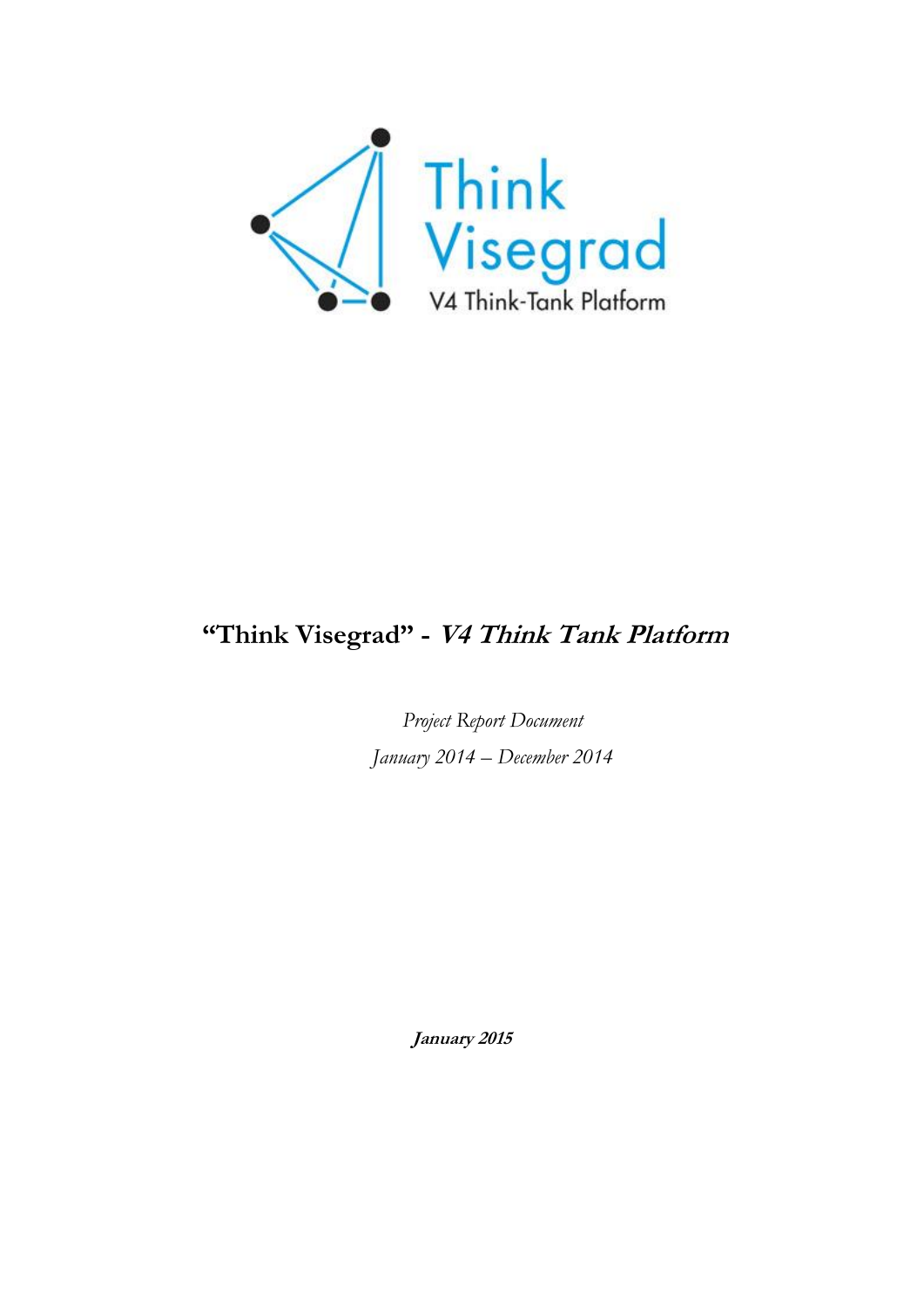In the second year of its existence "Think Visegrad" – the V4 Think Tank Platform fully proved to be an **innovative instrument** aiming to enhance cooperation among V4 think tanks and develop analyses on the issues of strategic importance for the governments of the Visegrad countries. It is based on the following principles: adequate expertise, openness, flexibility and efficiency.

All experts participating in the development of Think Visegrad analyses have demonstrated professional approach and **adequate expertise** in their analytical work. Also, Think Visegrad remained to be **open** to cooperation will all interested think tanks, which is also shown on the number of participating institutions (for the list of "core network" members and other participating think tanks please see Annex 1). In addition, Think Visegrad proved to react promptly to new challenges and assignments, which demonstrates the **flexibility** of the network. Last but not least, effective spending of financial resources and moderate budget point on the fact that Think Visegrad is a very **efficient** regional initiative.

Think Visegrad experts managed to developed **12 short-term** and **4 long-term analyses** on pre-agreed topics (for the full list of developed analyses please see Annex 2). In this regard, the capacity of the Think Visegrad network was fully utilized. In order to enhance the capacity in the future it will be necessary to extend the project budget.

The Think Visegrad core network hosted **8 visiting fellows from non-V4 countries** (for the list of "Think Visegrad" visiting fellows from non-V4 countries see Annex 3). In addition, Think Visegrad core network members – in cooperation of the Center of European Policy Analyses from Washington, D.C. - successfully implemented the Think Visegrad V4-US **fellowship program for three US civil servants** in 2014. The Think Visegrad platform was also chosen by the International Visegrad Fund to implement two Civil Servants Mobility Programs in 2014. While the pilot program focused on Ukraine, the second one aimed on Georgian experts. **Total number of visiting civil servants in the framework of both Civil Servants Mobility Programs reached 35.** 1

<u>.</u>

<sup>&</sup>lt;sup>1</sup> Think Visegrad V4-US fellowship program and both Civil Servants Mobility Program were operated under separate budgets.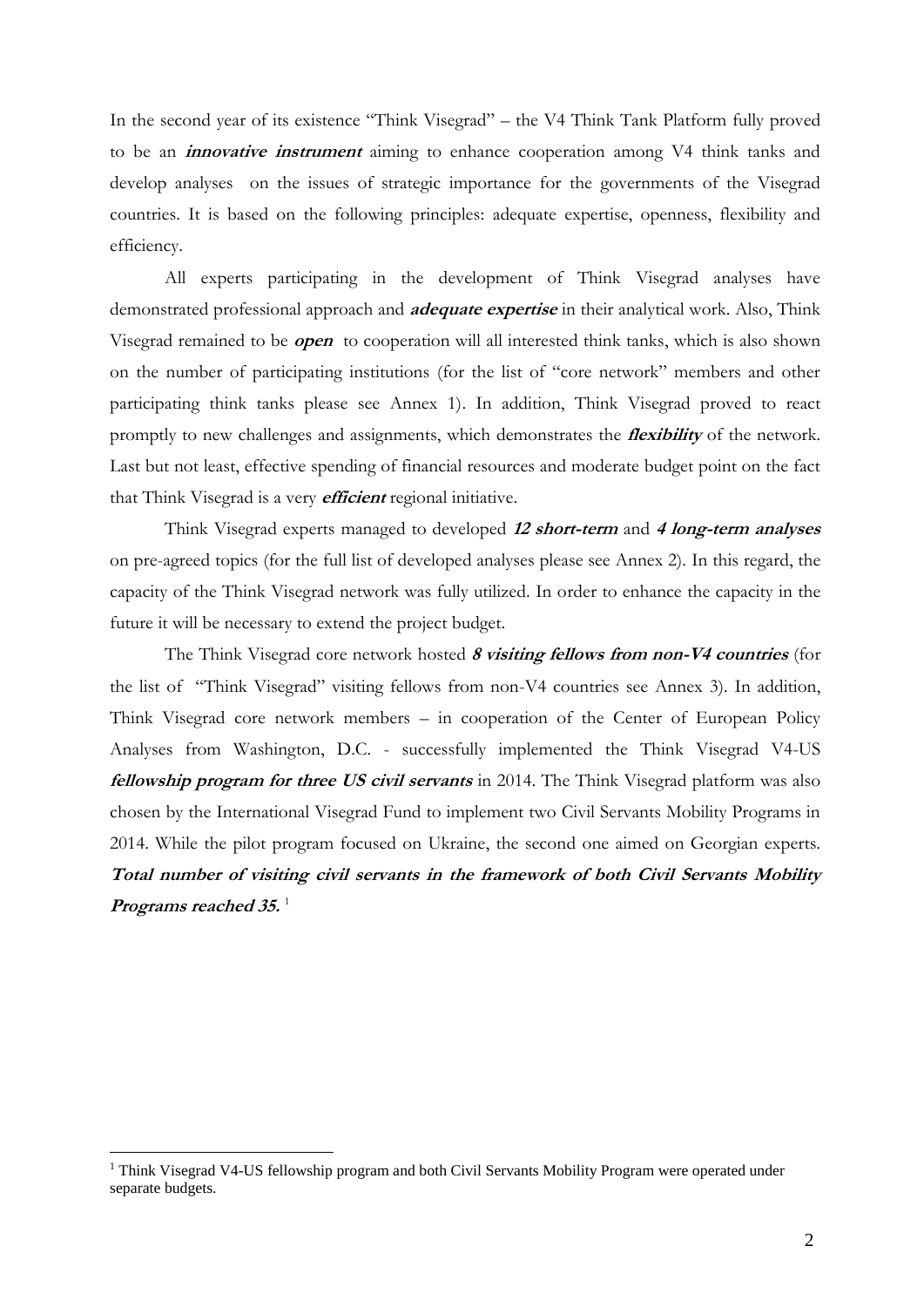### **Annex 1 List of the "core network" members and other participating think-tanks**

### **The "core network" members:**

- Research Center of the Slovak Foreign Policy Association, Bratislava (main coordinator)
- Central European Policy Institute, Bratislava
- Centre for Eastern Studies, Warsaw
- Institute of East-Central Europe, Lublin
- Hungarian Institute of International Affairs/Institute for Foreign Affairs and Trade, Budapest
- Centre for Euro-Atlantic Integration and Democracy, Budapest
- EUROPEUM Institute for European Policy, Prague
- Institute of International Relations, Prague

### **Other participating think tanks:**

Czech Republic: Association for International Affairs (AMO), Faculty of Social Studies - Charles University; Aspen Institute; Security Studies - Faculty of Social Studies of Masaryk University; University of Economics

Hungary: National University of Public Service; Institute of World Economics of the Hungarian Academy of Sciences; Corvinus University; University of Pecs

Poland: Polish Institute of International Affairs (PISM), The Kosciuzko Institute; World Economy Research Institute, Res Publica Nova Foundation; National Centre for Strategic Studies; Institute of International Relations and Sustainable Development - Collegium Civitas University; Centre for Europe - University of Warsaw

Slovakia: Pontis Foundation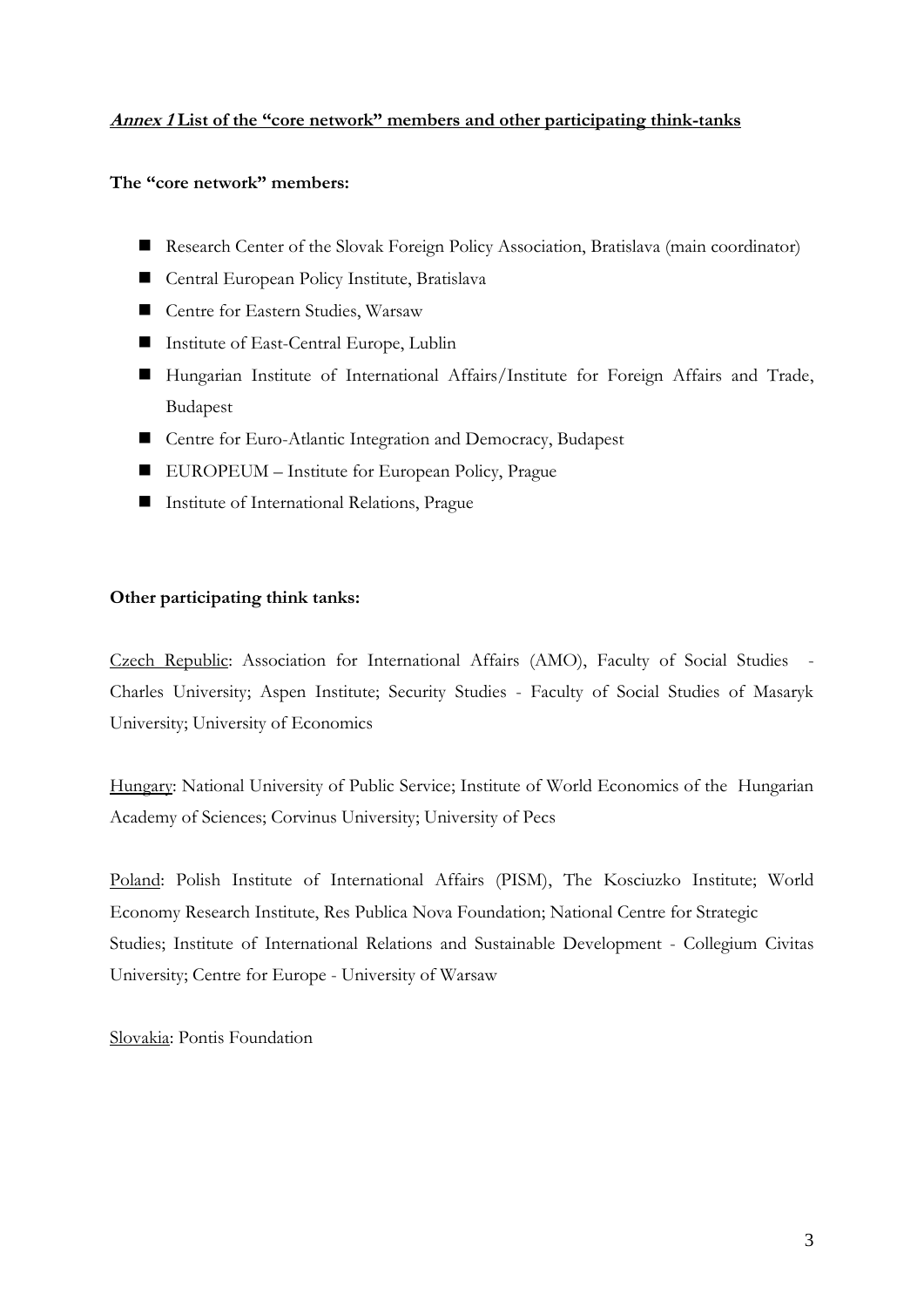#### **Annex 2 List of short-term and long-term analyses**

#### **Short-term analyses:**

**Opportunities for Central-European countries in the African policy of the EU and the possibility of the reinforced participation of their companies in the implementation of EU Development Aid Schemes in Sub-Saharan Africa** (March 2014) Author: Kamil Zajączkowski, Centre for Europe, University of Warsaw Co -authors: Ondřej Horký-Hlucháň, Institute of International Relations (IIR), Prague Jakub Šimek, Pontis Foundation, Bratislava Andras Hettyey, Hungarian Institute of International Affairs (HIIA), Budapest

**Current state of economic and social stability in the Balkans in light of the unrest in Bosnia and Herzegovina – Possible New EU Approach and Intensified V4 Contribution** (March 2014)

Author: Péter Reményi, University of Pécs Co authors: Milan Nič, Cenral European Policy Institute (CEPI), Bratislava Marta Szpala, Centre for Eastern Studies (OSW), Warsaw Tomáš Dopita, Institute of International Relations (IIR), Prague

**Are there any possibilities of agreement between the West and Russia in the Ukrainian question after Russia's invasion and occupation of Crimea? What compelling force may the sanctions bring to bear on Russia? What economic impact may the continuing conflict have on Central Europe?** (May 2014)

Author: Tomasz Stępniewski, Institute of East-Central Europe, Lublin

Co-authors: Alexander Duleba, Research Centre of the Slovak Foreign Policy Association, Bratislava

András Rácz, Centre for Euro-Atlantic Integration and Democracy, Budapest Vlaďka Votavová, Association for International Affairs (AMO), Prague

**V4 and Latin America: potential areas of enhanced political and economic cooperation, with a focus on the V4-Mexico relations** (May 2014)

Author: Samuel Goda, Research Center of the Slovak Foreign Policy Association (RC SFPA), Bratislava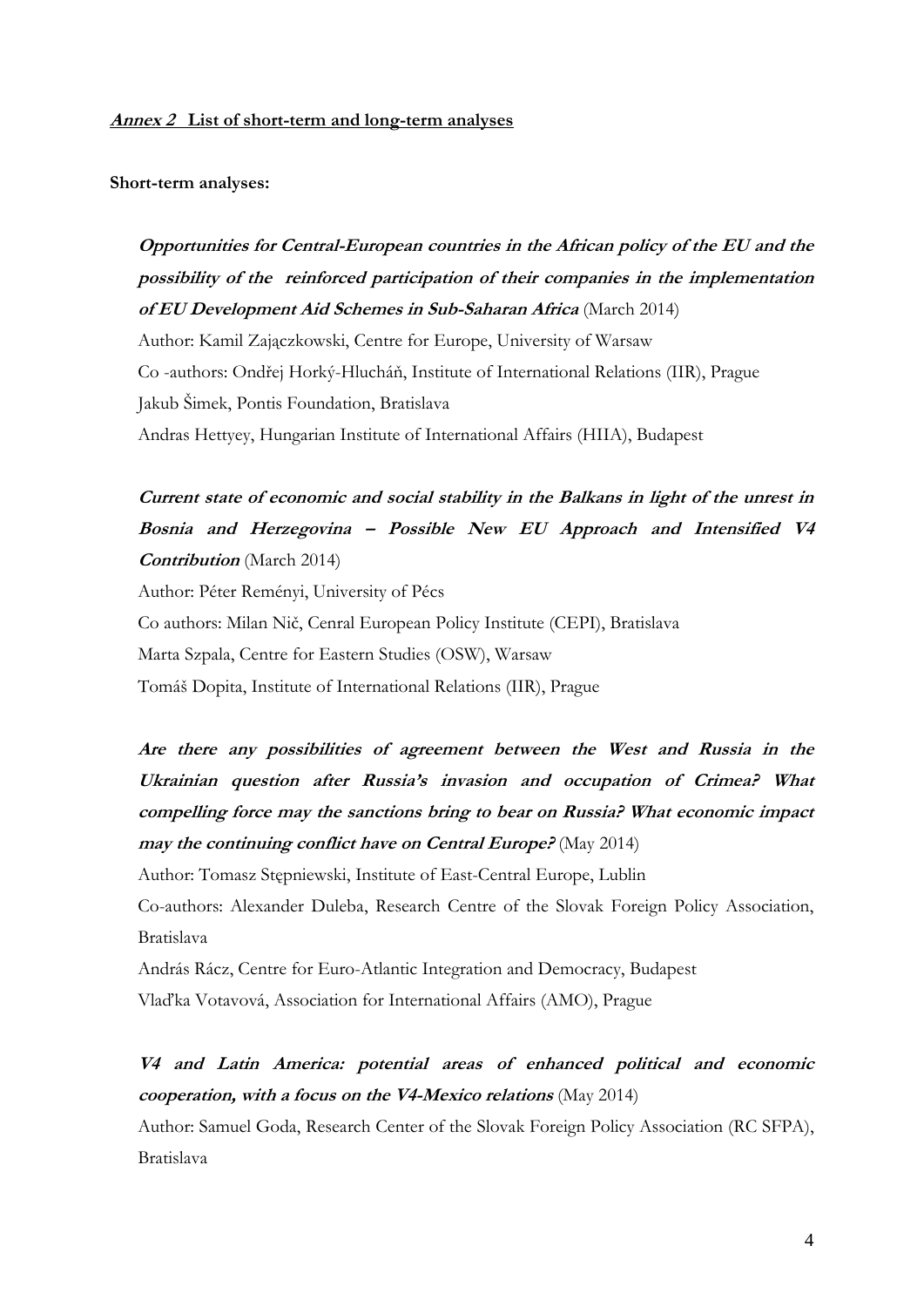Co-authors: Traian Urban, Faculty of Social Sciences, Charles University in Prague Kinga Brudzinska, PISM, Warsaw Bernadett Lehoczki, Corvinus University, Budapest

# **Impacts of the EP election results on the EU's future, with a focus on the next European Commission's president and composition. What are the V4's interests in this context?** (June 2014)

Author: Vera Řiháčková, EUROPEUM

Co-Authors: Leszek Jesień, Institute of International Relations and Sustainable Development, Collegium Civitas University, Warsaw

Zoltán Gálik, Hungarian Institute of International Affairs (HIIA), Budapest

Vladimír Bilčík, Research Center of the Slovak Foreign Policy Association (RC SFPA), Bratislava

# **NATO's future in the light of the new challenges in our neighbourhood. Can a common V4 perspective emerge at the Wales Summit?** (June 2014)

Author: Marian Majer, Central European Policy Institute Co-Authors: Tomasz Szatkowski, National Centre for Strategic Studies (NCSS), Warsaw :

Ondřej Ditrych, Institute of International Relations, Prague

Daniel Bartha, Centre for Euro-Atlantic Integration and Democracy, Budapest

# **NATO's Way Ahead in the Context of the Wales Summit - V4 Implications.Back to the Roots - Revival of the Defense Alliance**. (October 2014)

Author: Justyna Gotkowska, Centre for Eastern Studies OSW, Warsaw Co-authors: Péter Kertész, Institute for Foreign Affairs and Trade, Budapest Marian Majer, Central European Policy Institute, Bratislava Michal Šimečka, Institute of International Relations (IIR), Prague

# **Possible activities of V4 and its member states in helping Ukraine on her way to stabilization. Specialization of V4 countries in projects supportive to Ukraine** (October 2014).

Author: Tomasz Stępniewski, Institute of East-Central Europe in Lublin Co-authors: Alexander Duleba, Research Centre of the Slovak Foreign Policy Association (RC SFPA), Bratislava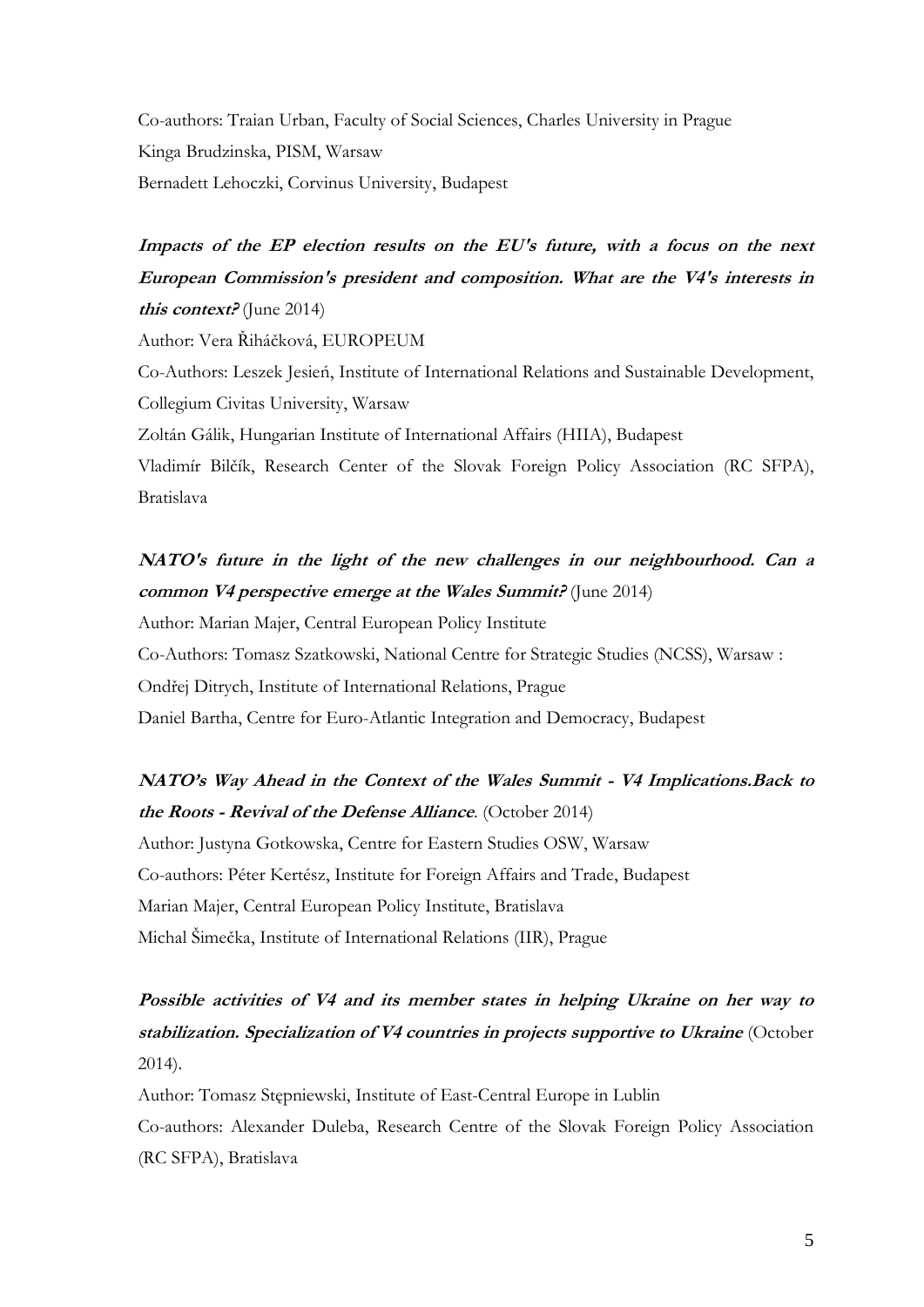András Rácz, Centre for Euro-Atlantic Integration and Democracy (CEID), Budapest Věra Řiháčková, EUROPEUM, Prague

## **The prospective of cooperation between the V4 and NB8 regional associations** (December 2014)

Author: Mateusz Gniazdowski, Centre for Eastern Studies (OSW), Warsaw Co-authors: Lucia Najšlová, Faculty of Social Studies, Charles University, Prague Andás Rácz, Centre for Euro-Atlantic Integration and Democracy (CEID), Budapest Tomáš Strážay, Research Center of the Slovak Foreign Policy Association (RC SFPA), Bratislava

### **V4 – Swiss relations** (December 2014)

Author: Samuel Goda, Research Center of the Slovak Foreign Policy Association (RC SFPA), Bratislava

Co-authors: Michal Kořan, Institute of International Relations (IIR), Prague László J. Kiss, Institute of Foreign Affairs and Trade (IFAT), Budapest Konrad Popławski, Centre for Eastern Studies (OSW), Warsaw

### **Digital economy in V4 region as an input for the digital road map** (December 2014)

Author: Dániel Bartha, Centre for Euro-Atlantic Integration and Democracy (CEID), Budapest Co-authors: Milan Nič, Central European Policy Institute (CEPI), Bratislava

Maria Staszkiewicz Aspen Institute, Prague

Katarzyna Szajewska, Res Publica Nova Foundation, Warsaw

# **The Eastern Partnership before Riga – the future of the European Neigbourhood Policy** (December 2014)

Author: Tomasz Stępniewski, Institute of East-Central Europe and the Institute of Political Science and International Affairs at the Catholic University of Lublin Co-authors: Alexander Duleba, Research Center of the Slovak Foreign Policy Associatiobn

(RC SFPA), Bratislava

Mária Béres, Institute of Foreign Affairs and Trade (IFAT), Budapest

Václav Lídl, Association for International Affairs (AMO), Prague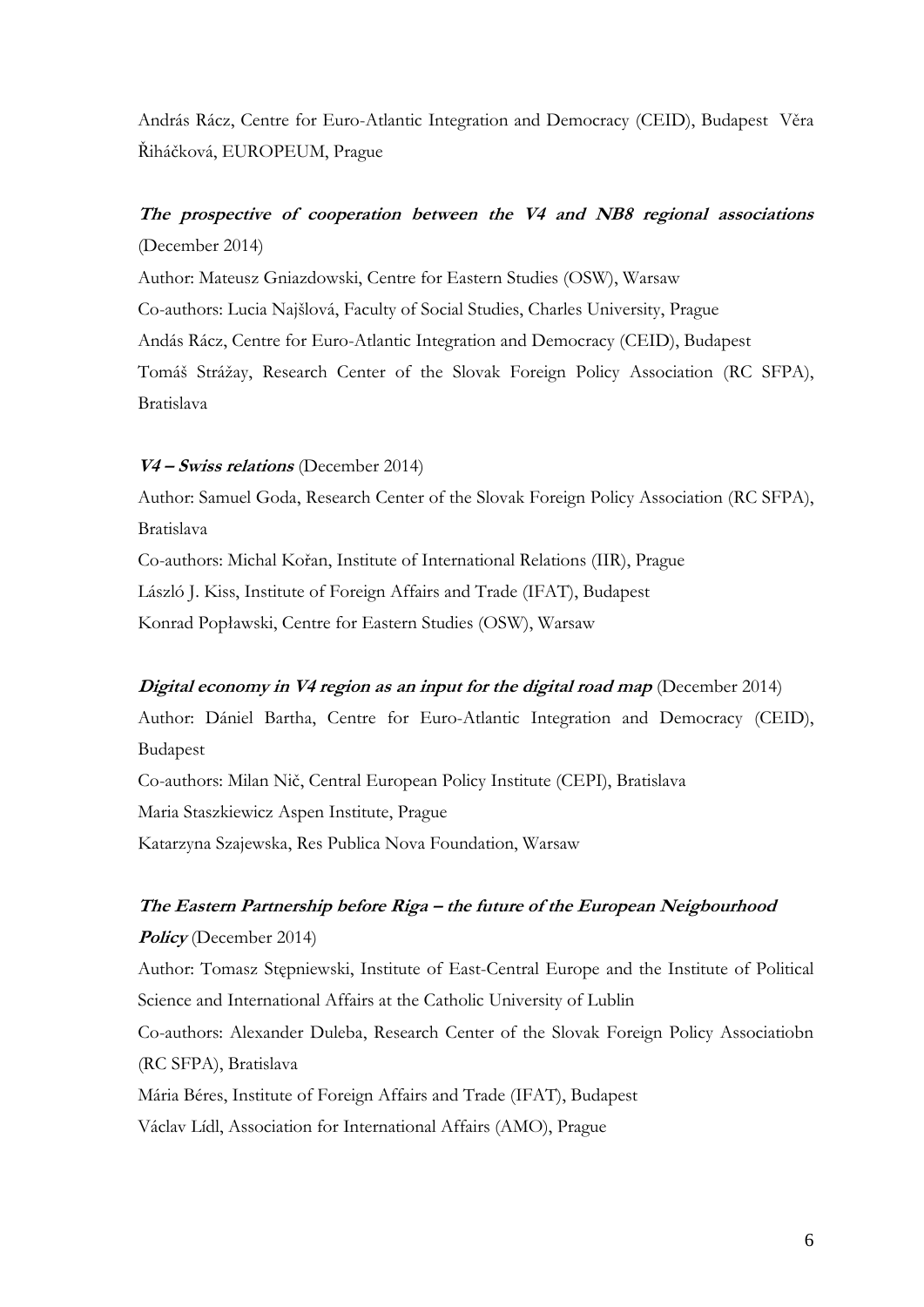### **Long-term analyses**

#### **Visegrad and the United States** (November 2014)

Author: Marian Majer, Central European Policy Institute (CEPI), Bratislava Co-authors: Daniel Bartha, Centre for Euro-Atlantic Integration and Democracy (CEID), Budapest Beata Górka-Winter**,** Polish Institute of International Affairs (PISM), Warsaw Helena Schulzová**,** EUROPEUM - Institute for European Policy, Prague

#### **V4 Economies** (December 2014)

Main author: Gábor Braun, Institute of Foreign Affairs and Trade (IFAT), Budapest Co-authors: Arkadiusz Kowalski, World Economy Research Institute, Warsaw Tomáš Meravý, independent economist Ingeborg Němcová, University of Economics, Prague

#### **Unconventional Gas and the Security of Gas Supplies in V4 countries** (December 2014)

Main author: Izabela Albrycht, The Kosciuzko Institute, Warsaw Co-authors: Marcin Tarnawski*,* The Kosciuszko Institute, Warsaw András György Deák*,* Institute of World Economics, Hungarian Academy of Sciences, Budapest Matúš Mišík*,* Slovak Foreign Policy Association, Bratislava Martin Jirušek*,* Energy Security Studies, Faculty of Social Studies, Masaryk University, Brno

#### **The V4 and Germany** (December 2014)

Main author: Michal Kořan, Institute of International Relations, Prague Co-authors: Vladimír Bilčík, Rersearch Center of the Slovak Foreign Policy Association, Bratislava András Hettyey, National University of Public Service, Budapest Konrad Popławski, Center for Eastern Studies, Warsaw